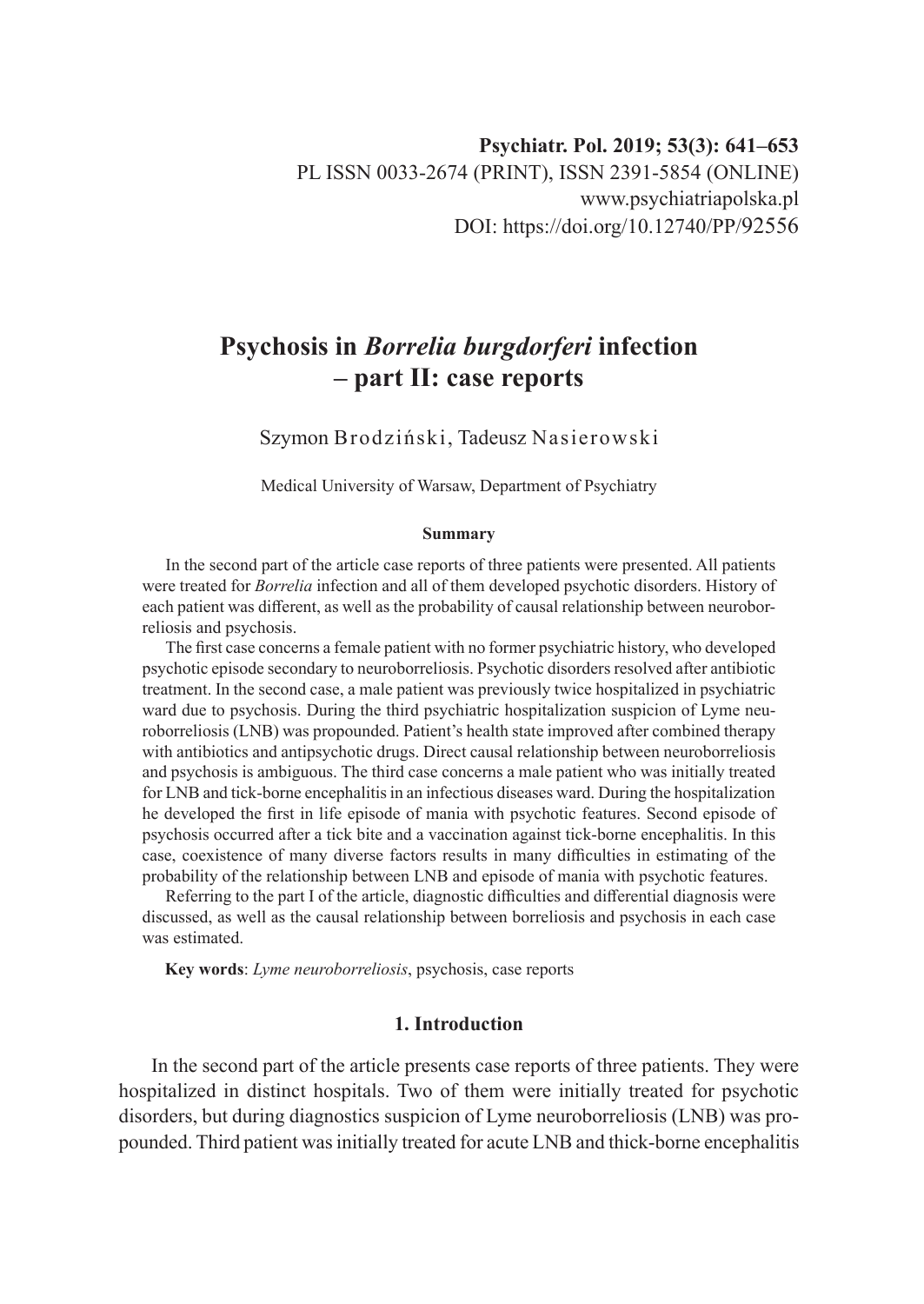in an infectious diseases ward. During hospitalization the patient developed manic psychosis. Diagnostic difficulties, uncharacteristic course of LNB and doubts in differential diagnosis in each case were discussed.

## **2. Case I**

A 46-year old female was admitted to the psychiatric hospital due to following symptoms: lack of logical verbal contact, insomnia, bizarre behavior (she was looking for her deceased brother, talked to him) and probable auditory hallucinations. Symptoms occurred for the first time in the patient's life and began 2 days before admission to the ward. The patient had never been under psychiatric care before.

In an admission room, she was agitated, vulgar, highly irritable, periodically illogical, behaved inadequately and presented with short-term memory impairment. The patient's family reported that she developed flu-like infection with appetite loss and weakness a week earlier. On the day of admission the patient was consulted by a neurologist. Computed tomography (CT) was performed, showing no abnormalities.

During the stay in a psychiatric ward, the patient presented with fluctuant consciousness disorders, disorientation in time and space. She wandered about the ward, had depressed mood and decreased drive. She confirmed recurrent auditory hallucinations. She did not disclose any delusions. She ate meals and took medications as recommended. She complained about memory and concentration impairment, headaches and backaches.

Due to poor tolerance of drugs, numerous attempts with many different antipsychotic medications were made. She was treated with haloperidol 6 mg/day, olanzapine 10 mg/day and perazine 50 mg/day. Additionally, she received diazepam up to 20 mg/day, clorazepate up to 50 mg/day. Moreover, she received mianserin 30 mg/day, zopiclone 7.5 mg as rescue medicine, piracetam, donepezil, biperiden, and group B vitamins. No improvement was achieved. Patient was still disoriented, presented with echolalia, thought disorders, anxiety, stereotypic movements, bizarre behavior (she hid under other patients' beds, packed her belongings in the middle of the night, climbed window sills, stroked walls).

Once again she was examined by a neurologist, but no neurological deficits were found. In order to exclude organic cause of the symptoms, following were performed: magnetic resonance (MRI) of the head, electroencephalography (EEG), abdominal ultrasonography (USG), chest X-ray, and another CT of the head. MR imaging showed multiple angiogenic or demyelinating changes in the right parietal lobe and bilaterally in the white matter of the brain. EEG was inconclusive due to many muscle aberrations. Only in aberrations-free parts of the recording features of disorganization of background rhythm in alpha-beta waves were visible.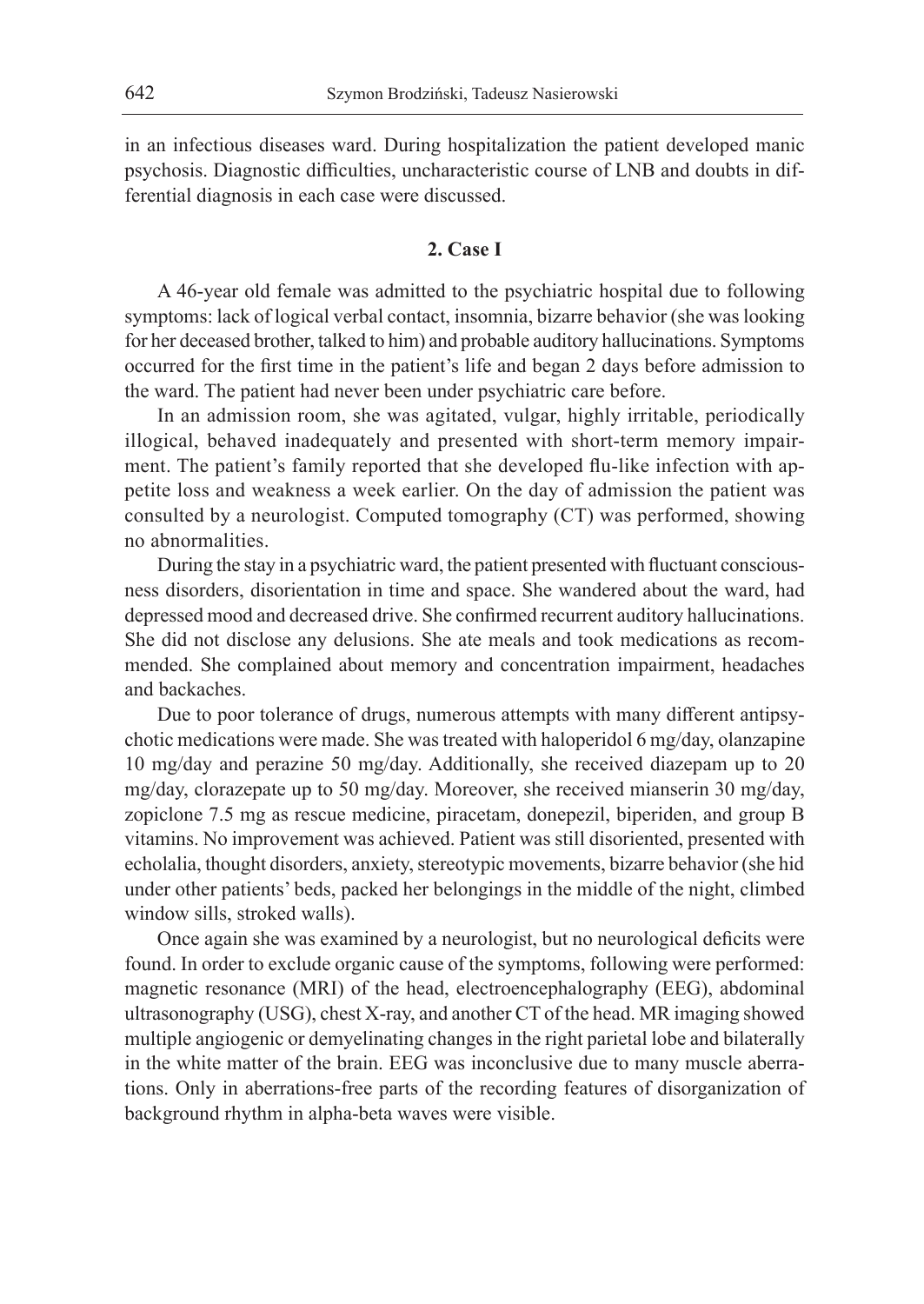Blood analysis on admission revealed only slight normocytic anemia. In following blood tests there was leukocytosis 15 thou./µL with elevated percent of neutrophils and monocytes. In this situation, ELISA test towards borreliosis was performed. It was positive for IgM antibodies (22 BBU/ml; norm < 11 BBU/ml [Biomedica Borrelia Unit/ml]) and negative for IgG antibodies. After a consultation with an infectious diseases specialist, the patient was transferred to an infectious diseases ward with suspicion of meningitis in Lyme borreliosis. Treatment with ceftriaxone was implemented. Due to lack of information, it is unknown whether lumbar puncture was proceeded and neither are known results of presumptive cerebrospinal fluid (CSF) investigation. After five days, the patient returned to the psychiatric ward due to persisting agitation, bizarre behavior and auditory hallucinations. During 3 weeks of treatment her health state steadily improved. Antipsychotic medications were gradually discontinued. Consciousness and psychotic disorders resolved; mood and drive were stabilized. There was a reduction in somatic complaints and an improvement in general well-being.

MRI of the head was repeated and it revealed unspecified focal bilateral subcortical alterations in the parietal and frontal lobes, which were probably a result of angiogenic demyelination, hence to microangiopathy. Control CSF analysis showed: protein 27 mg/dl, cytosis 7.0 cells/ $\mu$ l (segments – 4%, lymphocytes – 96%), erythrocytes 2.0/ µl. Investigation of CSF for *Borrelia burgdorferi* (*Bb)*-specific antibodies was not performed for unknown reasons.

The patient was discharged from the hospital in good general condition, without disturbances of consciousness or acute psychotic disorders. Further treatment at a neurological and infectious disease outpatient clinic was recommended at discharge.

## **3. Case II**

A 27-year old male patient was admitted to a psychiatric hospital after a consultation in a general hospital where he was transferred after a sudden change of behavior. His family reported that patient unexpectedly became highly agitated, was aggressive towards family members and behaved in a bizarre way (he wanted to jump from the moving train, lied down on a floor). After examination by a neurologist in the general hospital and performing CT of the head, which was negative, the patient was transported to the psychiatric hospital.

In the past, the patient was twice hospitalized in a psychiatric ward: 3 years and 1 year before the described episode. In both cases, he was admitted after a sudden change of behavior. He also reported that 2 years after the first psychotic episode, he was diagnosed with borreliosis. He was treated with doxycycline and after then he discontinued antipsychotic medications.

After the admission to the psychiatric hospital, communication with the patient was difficult due to selective answers. He presented with inadequate and bizarre be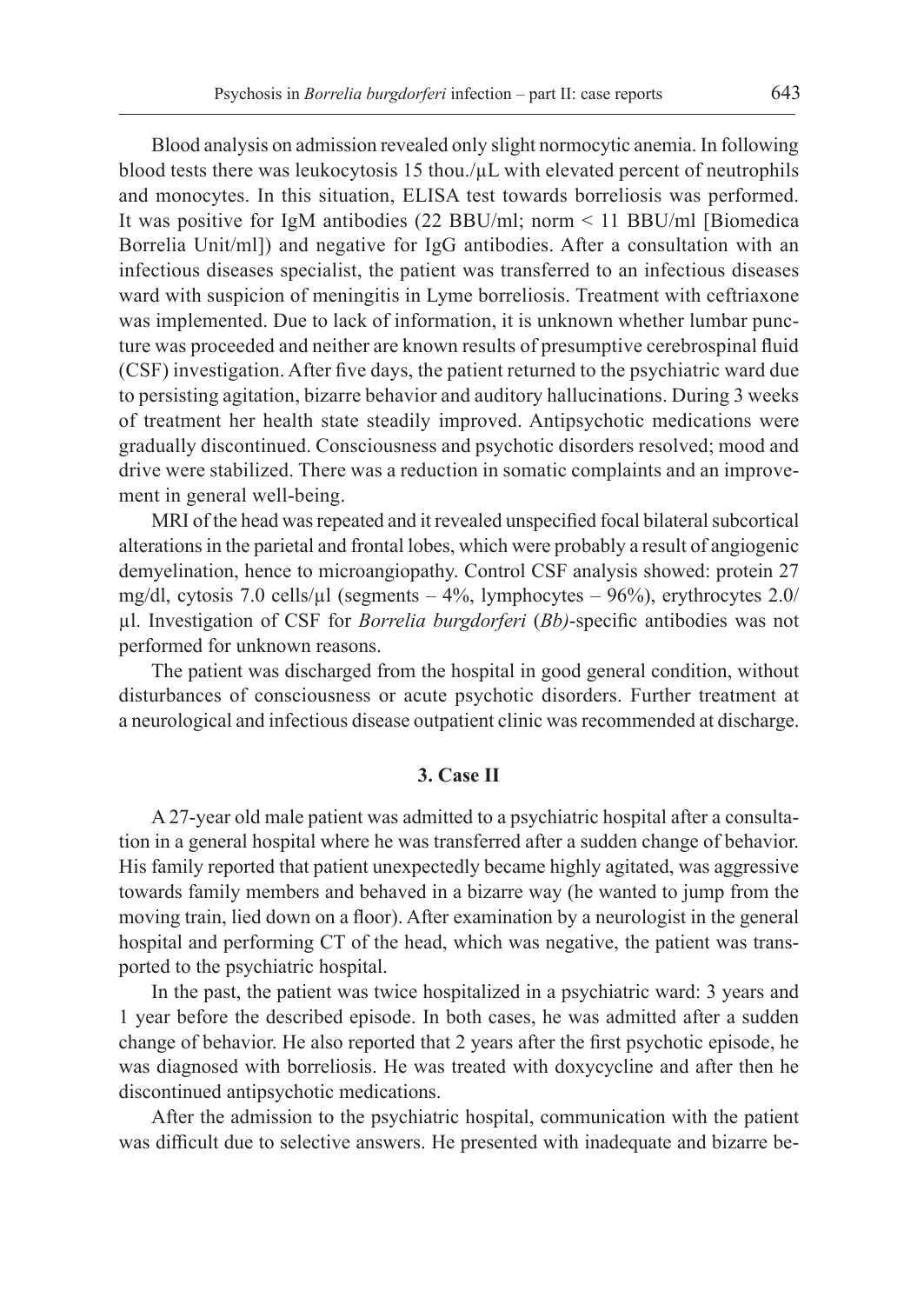havior (he looked around the room or clenched his eyelids). His speech was quiet and slurred. He seemed to have auditory hallucinations. He did not disclose any delusions. Periodically, he was irritable and agitated. His statements were inconsistent, and many answers were illogical. Nevertheless, he was uncritical to his health state.

In the ward, he was initially highly agitated and aggressive towards other patients and objects. He showed persecutory and grandiose delusions. He required isolation and intravenous drug administration. He received: olanzapine 20 mg/day, haloperidol 10 mg/day and clorazepate up to 60 mg/day.

After few days, the patient's mental state slightly improved. He became calm and cooperated willingly; he took oral medications. However, disorientation and short-term memory impairment persisted.

In blood tests, D-dimer concentration was elevated up to 762 ng/ml, as well as activity of aminotransferases (AST 53 U/l, ALT 45 U/l). Complete blood count, blood clotting test and urine tests were without abnormalities. In EEG, performed during treatment with olanzapine 20 mg/day, recording was correct with slight influence of the drug.

Diagnostics towards LB recurrence was performed. Western-Blot (WB) serum test was performed with the following results (positive result > 7 points; borderline  $= 6$ ; negative  $< 6$ ):

- positive for IgM antibodies: 9 points;
- negative for IgG antibodies: 5 points.

In addition, consulting neurologist found bilateral facial palsy.

After a consultation with an infectious diseases specialists, the patient was transferred to an infectious diseases ward for further diagnostics and treatment. There, serology investigation was repeated using ELISA and WB method. It revealed positive result for IgM antibodies (ELISA: 72.79 RU/ml [Relative Units/ml]; WB: 8 points) and borderline result for IgG (ELISA: 19.65 RU/ml; WB: 6 points) in serum. CSF serology was negative both for IgM and IgG antibodies. CSF test showed cytosis 2/ µl, protein concentration 0.63 g/l, glucose concentration 3.01 mmol/l.

Oral amoxicillin at the dose of 2.0 g/day was implemented, while treatment with olanzapine 10 mg/day and haloperidol 10 mg/day was continued. Blood count, biochemical and urine tests were normal. After four days, the patient was discharged from the hospital in good general condition. Continuation of antibiotic and antipsychotic therapy was recommended. Afterwards, patient was twice controlled in the infectious diseases ward. During the first follow-up hospitalization MRI of the head was performed. It showed elevated signal rate in T2-weighted images of area to the back from the ventricular triangles. It was probably an image of uncompleted myelinization. There were no other abnormalities. During the second follow-up hospitalization CSF test was repeated and revealed: cytosis  $1/\mu$ l, protein concentration 0.97 g/l, glucose concentration 3.24 mmol/l. Also, analysis for oligoclonal IgG bands was performed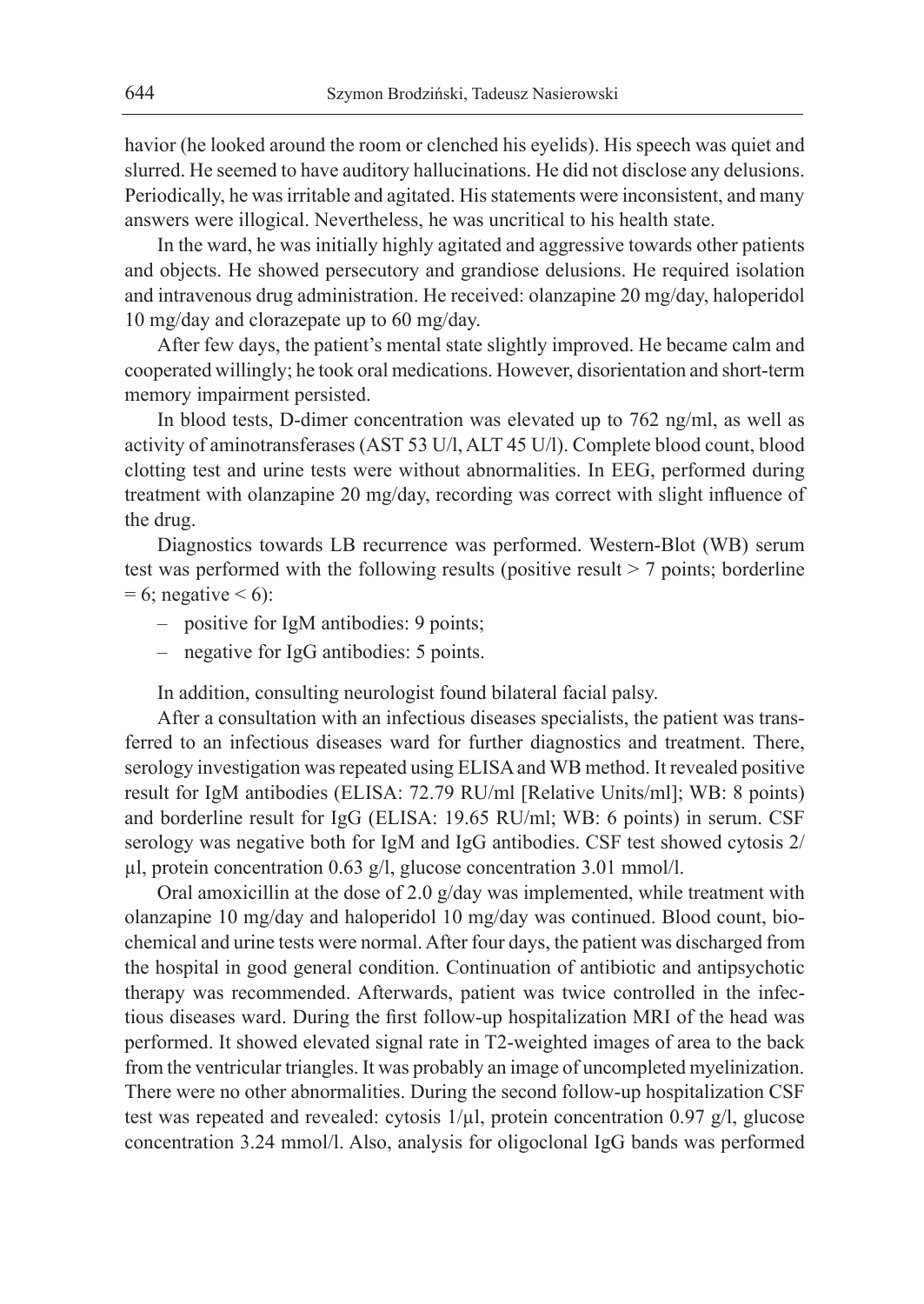and it was negative as well. The patient was discharged from the hospital in good general condition and he was recommended to continue therapy with olanzapine 10 mg/day. Medical records confirm that the patient took antipsychotic medications during the control hospitalizations in the infectious disease ward – i.e., for 4 months after discharge from the psychiatric hospital.

#### **4. Case III**

A 36-year old man, with no history of psychiatric treatment, with no somatic diseases, was transferred from a hospital emergency ward to an infectious diseases ward because of meningitis. He reported five tick bites in the period of 3 months before the admission. He did not notice erythema migrans.

In the emergency ward, the patient had fever of up to  $39^{\circ}$ C, complained about nausea, dizziness and diplopia, and was vomiting. He displayed psychomotor retardation. During a physical examination nuchal rigidity, Kernig's sign, ptosis, and spontaneous vertical nystagmus were present. CT of the head revealed 30 x 25 mm hypodensity area in the cortico-subcortical part of the left frontal lobe. MRI of the head revealed no abnormalities, except for asymmetry of the ventricular system (anatomical variant). CSF was clear with cytosis  $247$  cells/ $\mu$ l (mononuclear cells – 68.9%), protein 140.38 mg/dl (norm: 15–45 mg/dl). Leukocytosis with normal CRP was revealed in blood test.

On admission to an infectious diseases ward, patient complained about nausea, dizziness and vague sight. He was subfebrile and vomiting. In blood tests, leukocytosis 13.1 thou./µl with a predominance of granulocytes (76%) was present. On a neurological examination cranial nerves (III, V, VII) palsy was found, as well as discrete features of cerebello-piramidal syndrome. The patient received intravenous fluids and intense decongestant treatment (dexamethasone up to 32 mg/day and intravenous mannitol). An empirical treatment with acyclovir and intravenous ceftriaxone was implemented.

Serological test confirmed thick-borne encephalitis (positive IgM in serum and CSF) and acute neuroborreliosis without CNS infection (positive IgM in serum: ELISA: 143 RU/ml; WB: 8 points; negative IgG in serum: ELISA 8.81 RU/ml; WB: 0 points; in CSF: both IgM and IgG negative with ELISA method). Syphilis and HIV infection were precluded. No pathogens were grown in blood and urine samples.

The patient's general condition steadily improved – meningeal signs, nausea, vomiting and diplopia decreased. Control CSF analysis showed cytosis 280 cells/µl (lymphocytes – 86%), protein 0.83 g/l (norm: 0.12–0.60 g/l).

On 13<sup>th</sup> day of hospitalization, symptoms of hypomania began to be observed. After a psychiatric consultation, the patient received quetiapine 3 x 25 mg/day. MRI was repeated, but revealed no abnormalities. Once again the lumbar puncture was performed – CSF was clear with cytosis  $23/\mu$ l (mononuclear cells – 97%), protein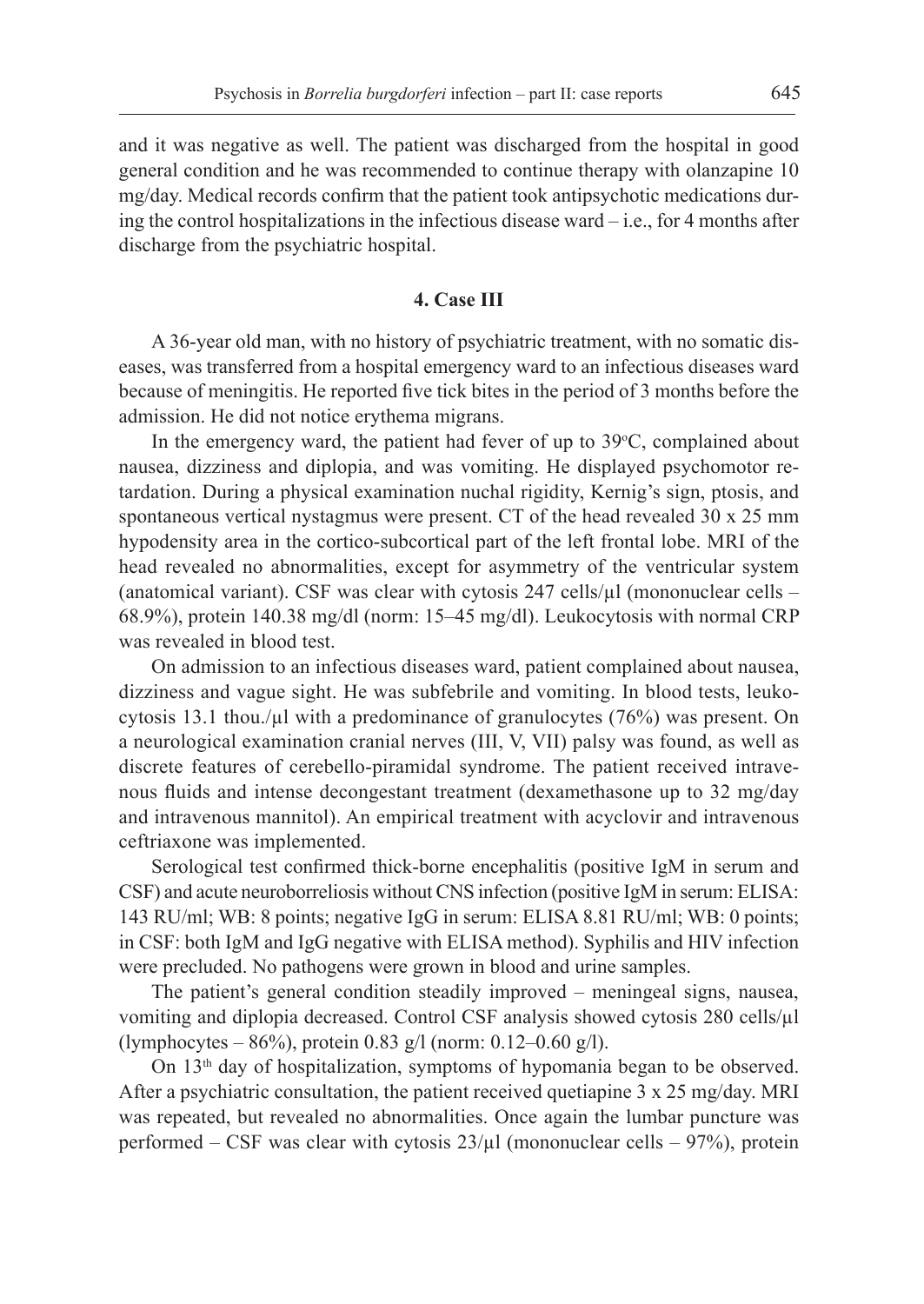0.45 g/l. Neurologic examination showed reduced features of palsy of cranial nerves III and VII, decreased menigeal signs and nystagmus when looking right. Analysis for oligoclonal IgG bands was performed and gave negative result. Steroids were continued.

In the following days, manic symptoms intensified – the patient presented with strong psychomotor and sexual agitation, disobeyed the rules, entered the rooms of quarantined patients, which was a threat to his and other patients' health. He was transferred to a psychiatric ward with the recommendation to continue the treatment with ceftriaxone 2 g/day and dexamethasone 6 mg/day (gradual discontinuation).

In the psychiatric ward, the patient behaved inadequately, reported derealization, confirmed former persecutory and grandiose delusions as well as delusion of reference. After a neurological consultation, dexamethasone was discontinued. Aripiprazole 15 mg/day and pregabalin 150 mg/day were implemented. The patient's mental state gradually improved and he was discharged from the hospital in normalized mood and drive, without psychotic symptoms.

Afterwards, the patient was twice controlled in the infectious diseases ward. Neurological symptoms resolved, except for ptosis. Immunology tests (ELISA) towards borreliosis were performed and revealed slightly elevated IgM antibodies (38.35 RU/ ml) and negative IgG result (2.23 RU/ml) in serum. Both IgM and IgG results were negative in CSF. CSF analysis showed cytosis  $55/\mu$  (including lymphocytes – 94%) and protein 1.21 g/l. Treatment with intravenous acyclovir for 14 days and ceftriaxone 4 g/day for 18 days was implemented. In the following CSF test, cytosis was reduced to 16/µl and protein concentration decreased to 0.98 g/l. The patient was discharged in a good general state.

The Patient was referred to a psychiatric outpatient treatment. He was taking antipsychotic medications for 4 months after discharge. Afterwards, the drugs were discontinued by a psychiatrist.

10 months after the psychiatric hospitalization, he was readmitted to the psychiatric ward due to mania recurrence. In an admission room he presented with logorrhea, grandiose delusions and delusional interpretation of reality.

In the ward, the patient confirmed tick bite 6 weeks before the admission. Moreover, a month before the hospitalization he was vaccinated against tick-borne encephalitis.

During a neurological examination the patient presented with right ptosis, diplopia while looking up, down and right. Perazin 200 mg/day and valproate 900 mg/day were implemented. Once again ELISA test towards borreliosis was performed and revealed positive result for IgM (37.5 AU/ml) in serum and negative for IgG. After a consultation with an infectious diseases specialist, the patient was transferred to the infectious diseases ward with suspected recurrence of neuroborreliosis, for further diagnosis and treatment.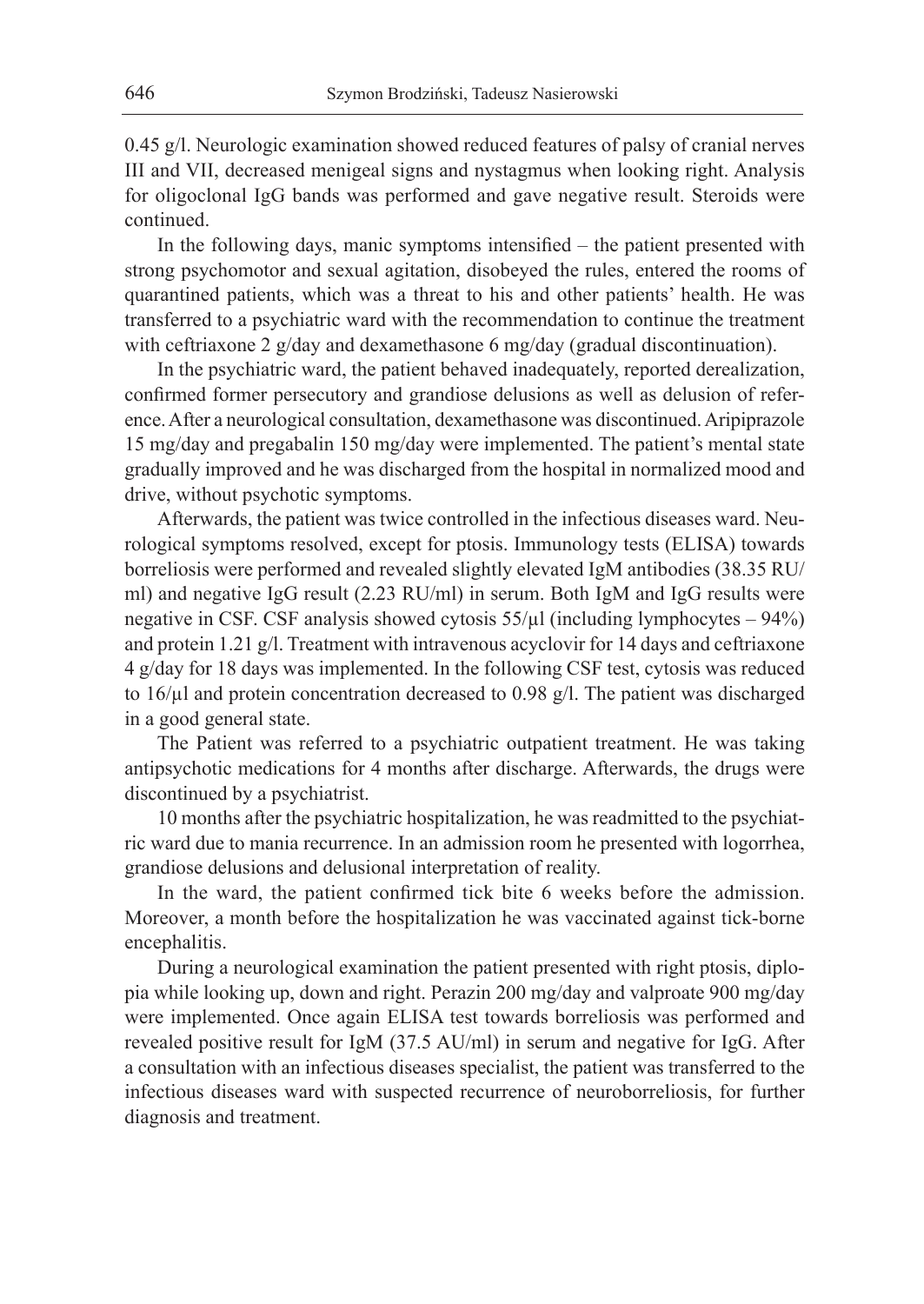There, serum ELISA test was repeated. Again, IgM antibodies were positive (92.14 RU/ml) and IgG were negative (3.19 RU/ml). Western-Blot confirmation test was performed, and analogical results were obtained (IgM: 9 points; IgG: 0 points). Due to a lack of evident neurological deficits on a careful examination, consulting neurologist decided not to perform a lumbar puncture. The patient was discharged in a stabile general condition. He was recommended to continue the psychiatric treatment with perazine 200 mg/day and valproate 900 mg/day. The patient's further history is not known.

#### **5. Discussion**

Case reports of psychosis in LNB have been rather rarely presented in literature so far. Stricker and Winger [1] presented a case report of two patients with complex auditory hallucination and Lyme borreliosis. Symptoms resolved after treatment with antibiotics. No other psychotic disorders were present. In the case of one patient, *Borrelia* spirochetes were confirmed in CSF using PCR method. In the second case, LB was diagnosed on the basis of serological tests. In both cases brain lesions were revealed in MR imaging.

Hess et al. [2] described a patient with delusions, auditory and visual hallucinations, which resolved after antibiotic and antipsychotic therapy. The patient was diagnosed with LB after positive serological tests of CSF. Similarly, Roelcke et al. [3] presented a case of a 54-year old patient with schizophrenia-like symptoms (delusion of reference and delusion of control), which resolved after treatment with ceftriaxone 2 g/day. LB was confirmed with CSF tests.

Markeljević et al. [4] reported atypical symptoms in LNB. A 45-year old patient presented with disorientation, cognitive impairment, behavior disorders, tremor, myoclonic jerks, headaches, paresthesias, sight disorder, and psychosis. LB was confirmed with serological tests. After antibiotic therapy, psychotic symptoms disappeared.

In Poland, Helon et al. [5] presented a case of a 43-year old patient with LB who also revealed psychotic symptoms. However, in this case, psychosis did not resolve after antibiotic therapy. The patient required long-term antipsychotic treatment, also after discharge from hospital.

In Norway, Pasareanu et al. [6] described a case of a woman in her 50s who developed first in live manic psychosis with accompanying muscle pains. Antipsychotic treatment was ineffective. After confirmation of specific anti-*Borrelia* antibodies in serum, intravenous ceftriaxone at the dose of 2 g/day was implemented. Both manic and psychotic symptoms resolved in 14 days. CSF investigation towards specific anti-*Bb* antibodies was negative when antibiotics were implemented. Two months later, during next hospitalization, antibody index was positive, which confirmed the diagnosis of neuroborreliosis.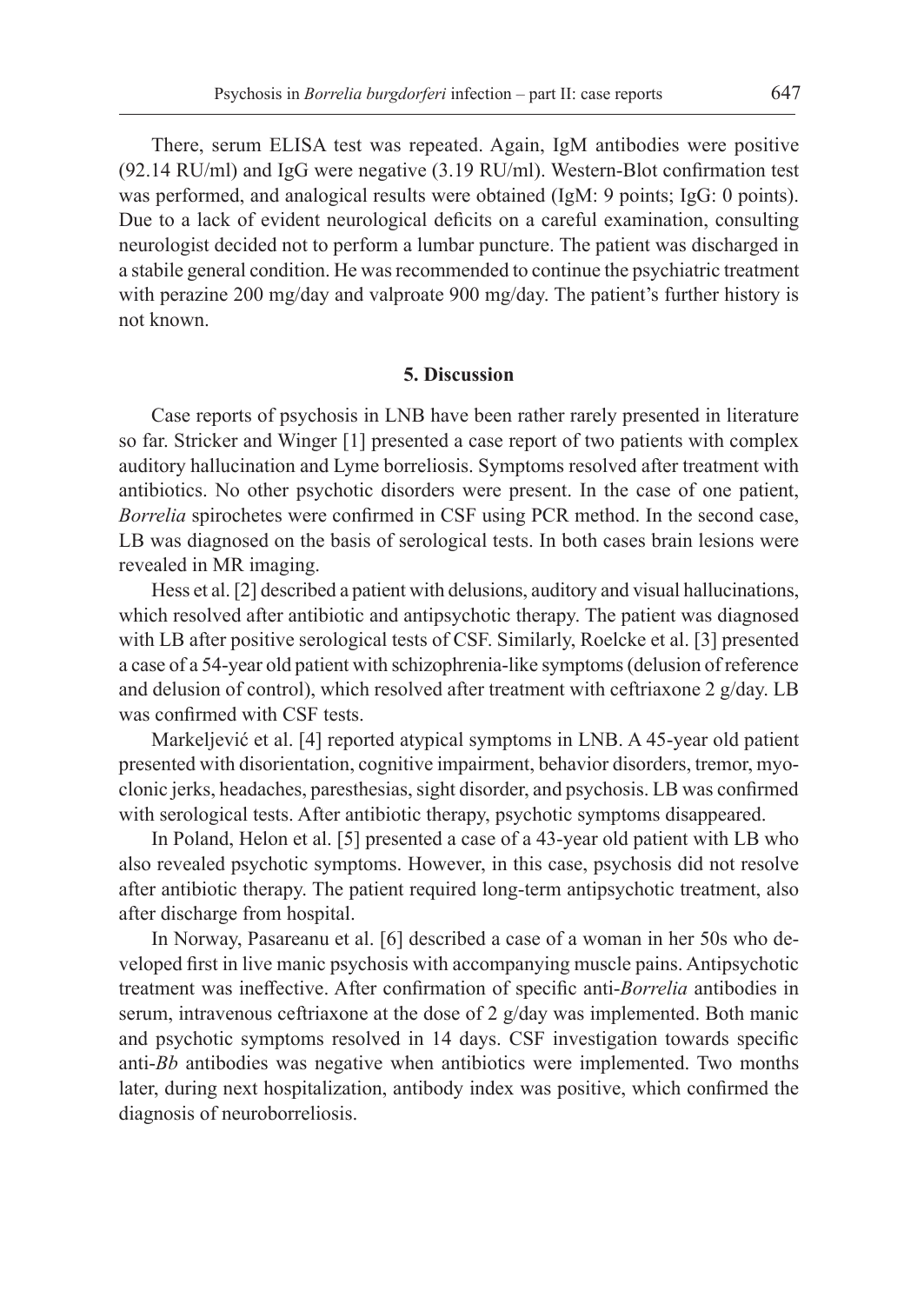Diagnostic problems and impossibility of clear separation of endogenous from infectious psychosis were depicted by Bär et al. [7]. They described a case of a 61-yearold woman diagnosed with neuroborreliosis who developed psychotic disorders after *Borrelia* infection. In this case, hypochondriacal and somatic delusions resolved after antipsychotic treatment. Also Fallon et al. [8] underline diagnostic difficulties describing two cases of psychotic disorders in late LNB.

Mattingley and Koola [9] presented a case similar to the cases described above (case II and III). They reported on a 41-year old male patient with a past history of doxycycline treatment due to borreliosis who presented with manic and psychotic symptoms. Specific antibodies were confirmed in serum, but antibiotics were not implemented. The patient improved when antipsychotic drugs and mood stabilizers were introduced. Authors suspect that Lyme-induced neurodegenerative changes might be the cause of psychotic symptoms.

Wójcik et al. [10] emphasize the relevance of *Borrelia burgdorferi* infection diagnostics in the case of psychosis with concomitant flu-like symptoms and neurological disorders. They underline diagnostic difficulties that make it impossible to make a clear diagnosis. In literature, there can also be found a case report on a catatonic syndrome due to neuroborreliosis [11], as well as a case of delirium secondary to Lyme disease [12].

This article presented case reports of patients diagnosed with and treated for LB who also developed psychotic disorders. However, probability rate of actual neuroborreliosis in each case is different. Also, causal relationship between borreliosis and psychosis in each case should be estimated differently. Though, in all the cases diagnostic difficulties and uncertainty about final diagnosis are in a foreground.

The first case is an example of psychosis caused by infection. It is highly probable that it was LB which caused the described disorders. Arguments supporting this thesis are as follows:

- 1) when symptoms occurred, the patient was 46 years old, which is particularly untypical for the first episode of an endogenous psychosis;
- 2) long-lasting consciousness disorders and impairment of short-term memory are unusual symptoms of an endogenous psychosis;
- 3) poor response to antipsychotic drugs was present, despite appropriate doses and duration of the therapy;
- 4) history of flu-like infection two weeks before onset of the symptoms and uncharacteristic symptoms like headaches, fatigue, joint pains and backaches were present;
- 5) high rate of anti-*Borrelia* IgM antibodies was found in serum;
- 6) Psychotic and other symptoms resolved after antibiotic therapy, which is the main argument in favor of neuroborreliosis.

Thus, doubts about diagnosis of neuroborriosis concern the following aspects: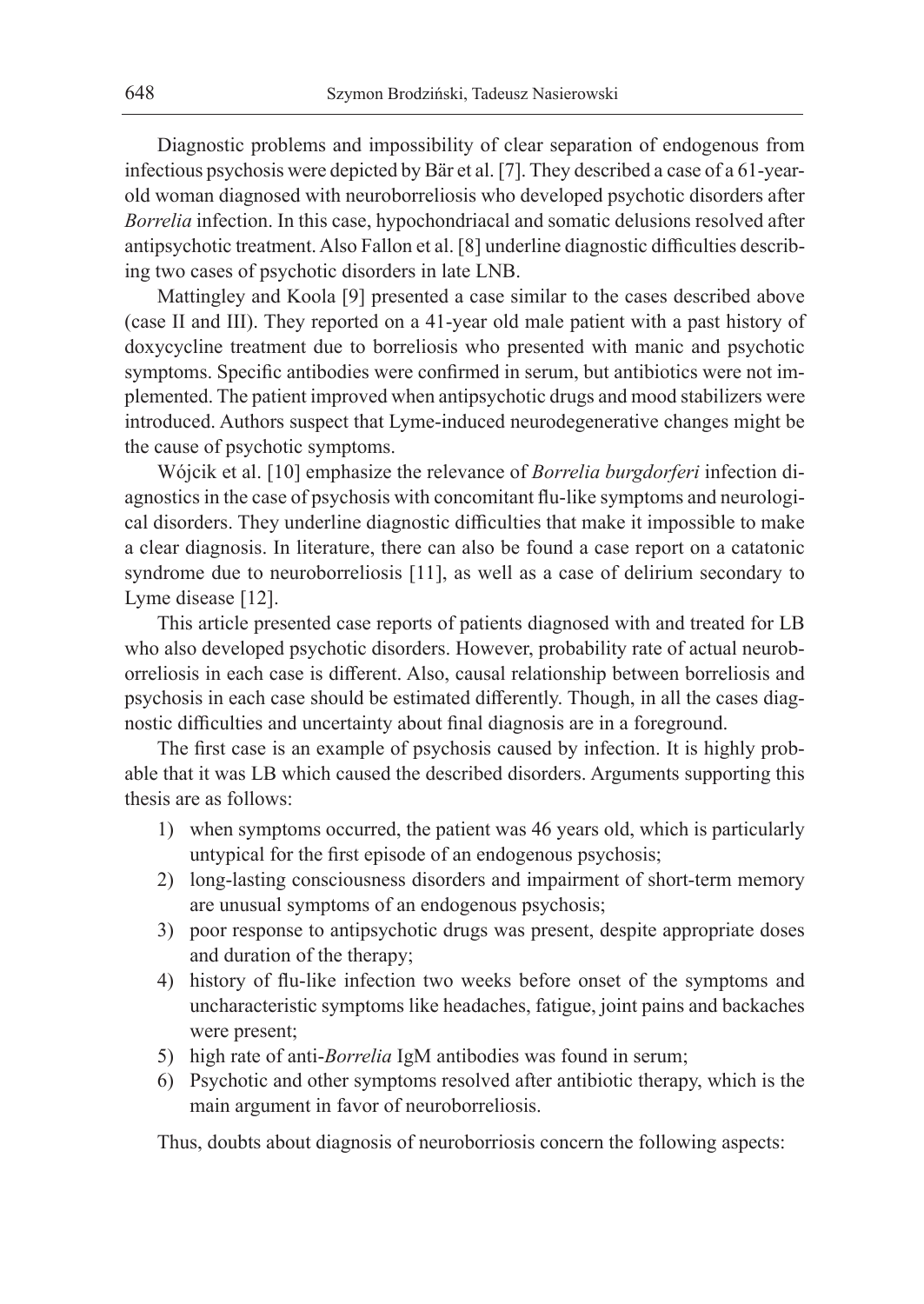- 1) there is no information about erythema migrans, which is the most characteristic symptom of borreliosis. However, only in 40–50% of patients with LNB typical skin lesions are observed [13];
- 2) the result of CSF investigation from before antibiotics implementation is unknown. The analysis was not performed in the psychiatric ward and there is no information from the infectious diseases ward whether CSF was analyzed towards anti-*Borrelia* antibodies;
- 3) control CSF analysis was without abnormalities in only few days after completion of antibiotic treatment; the presence of specific antibodies in the cerebrospinal fluid was not determined;
- 4) the level of anti-*Borrelia* IgG antibodies was normal with simultaneous positive IgM result. It is typical for an early stage of infection, but false-positive result of IgM should also be taken into consideration;
- 5) there were no neurological symptoms characteristic for LNB, e.g., facial palsy. However, nonspecific joint pains occurred and resolved after antibiotic therapy;
- 6) there is no information whether CSF culture was performed in order to rule out other bacterial infections of the central nervous system.

Among above-mentioned doubts, the most important is lack of information about presence of the anti-*Borrelia* antibodies in CSF, which is crucial for diagnosis confirmation. Nevertheless, the whole clinical picture, especially effectiveness of antibiotic therapy, strongly supports the thesis of neuroborreliosis as a final diagnosis and as a direct cause of described psychotic disorders, similarly to the case reported by Pasereanu et al. [6].

Second case is more ambiguous and it is more difficult to judge whether LNB was the cause of psychiatric disorders. From the patient's history it is known that he was treated for neuroborreliosis in the past. However, medical documentation about it was inaccessible. Therefore, there is no precise information about the patient's signs, symptoms and implemented therapy for borreliosis.

In this case, psychotic disorders appeared abruptly and were intense – visual and auditory hallucinations were present as well as delusions. Similarly to the first case, consciousness disorders and short-term memory impairment occurred. Although antipsychotic drugs had incomplete effect, patient took them even after antibiotics were discontinued.

Diagnosis of neuroborreliosis should be made here more carefully than in the first case. In laboratory tests, anti-*Borrelia* IgM antibodies were found (both with ELISA and Western-Blot methods), whereas IgG result was negative in the first test and borderline in the second one. Such a result raises doubts about former borreliosis. No antibodies were found in CSF. There was only a slight anomaly in CSF cell count.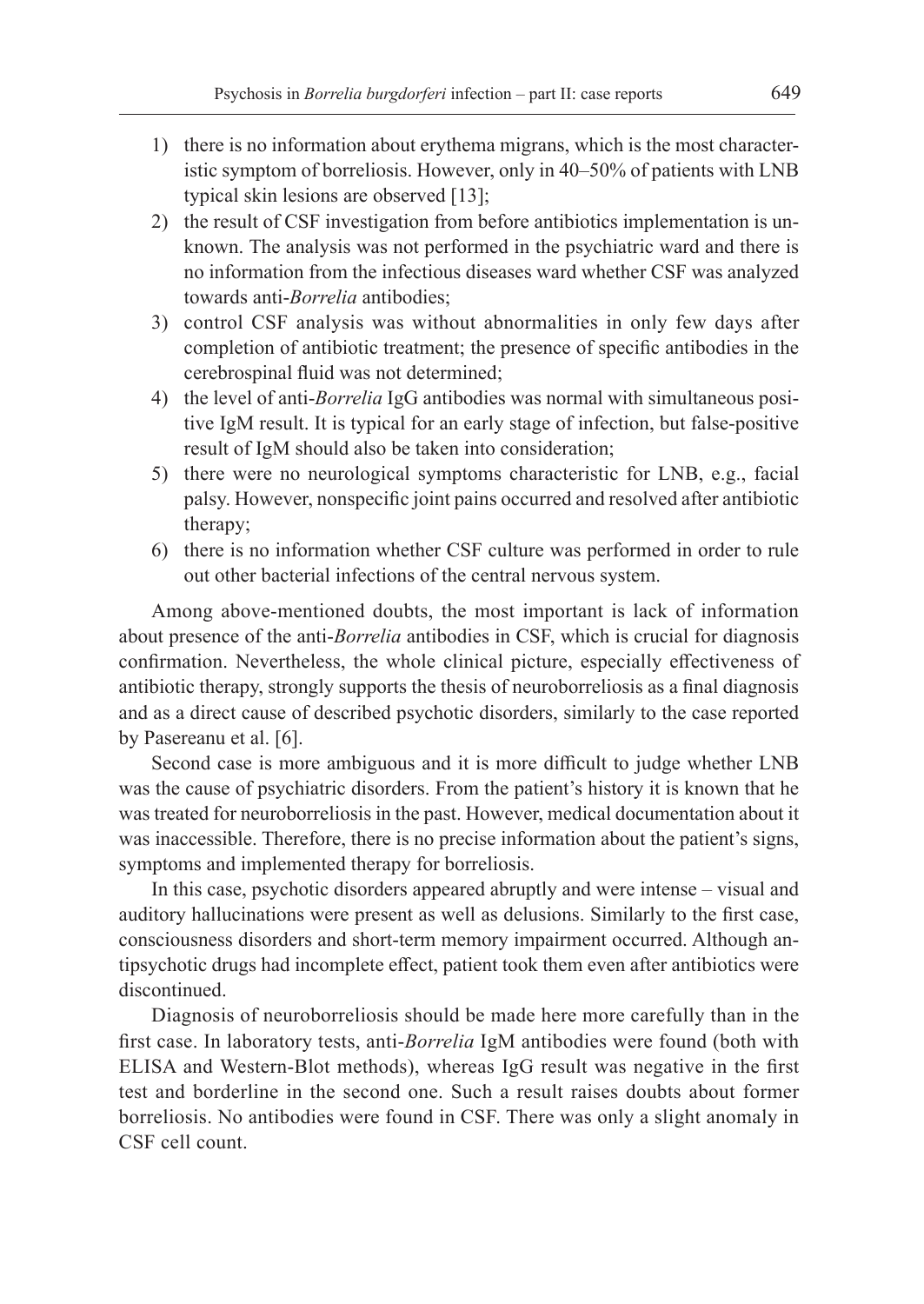On the other hand, the significant argument for diagnosis of neuroborreliosis in this case is relatively high effectiveness of antibiotic treatment. Nevertheless, there is no data about erythema migrans history or joint pains. Although neurological examination revealed bilateral facial palsy, it was not confirmed later.

In this case, following hypotheses should be considered:

- 1. Psychotic disorders were caused by infection, probably late neuroborreliosis, similarly to cases cited above [8, 9]. Supporting arguments are: rapid outburst of symptoms, consciousness disorders and short-term memory impairment, poor effect of antipsychotic treatment, positive serological tests, facial palsy, improvement after antibiotic treatment.
- 2. Patient could be a person predisposed to psychotic disorders and then endogenous psychosis episode was triggered by neuroinfection. Supporting arguments are: typical age of the patient for initial psychotic episodes, history of former psychiatric hospitalizations due to psychosis, partial improvement after antipsychotic medications.
- 3. It was a spontaneous episode of endogenous psychosis, while neuroinfection was an unrelated coincidence. Improvement then would be a result of la ong-term antipsychotic treatment.
- 4. Differential diagnosis should also include immune cross-reaction in the CNS. However, negative result of analysis for oligoclonal IgG bands rules out autoimmune encephalitis.

The most probable hypothesis is the first one or the second one. On the basis of available information, it cannot be settled which one is more reliable, since further patient's history is not known. Especially, there is no information, whether he continued antipsychotic therapy or whether he had further psychotic episodes.

In both cases long lasting consciousness disorders and short-term memory impairment are remarkable, as well as slight effectiveness of antipsychotic medications. Similar symptoms were described by Helon et al. [5]. Also, Fallon et al. [14] and Zajkowska et al. [15] underlined memory impairment in borreliosis.

The third case is the most complicated one. Unequivocal recognition of the cause of psychotic disorders is particularly difficult due to coexistence of many various factors. Differential diagnosis should include that:

- 1. The first manic episode was caused by steroids, as mania and psychosis resolved after dexamethasone was discontinued and antipsychotic medications were implemented. Although, iatrogenic ground does not explain the cause of the second manic episode. The patient had not taken any medications before second episode.
- 2. Symptoms of psychiatric disorders were caused by CNS infection LNB. With such a suggestion the patient was transferred from the infectious diseases ward to the psychiatric hospital after the first psychotic episode. The fact that patient had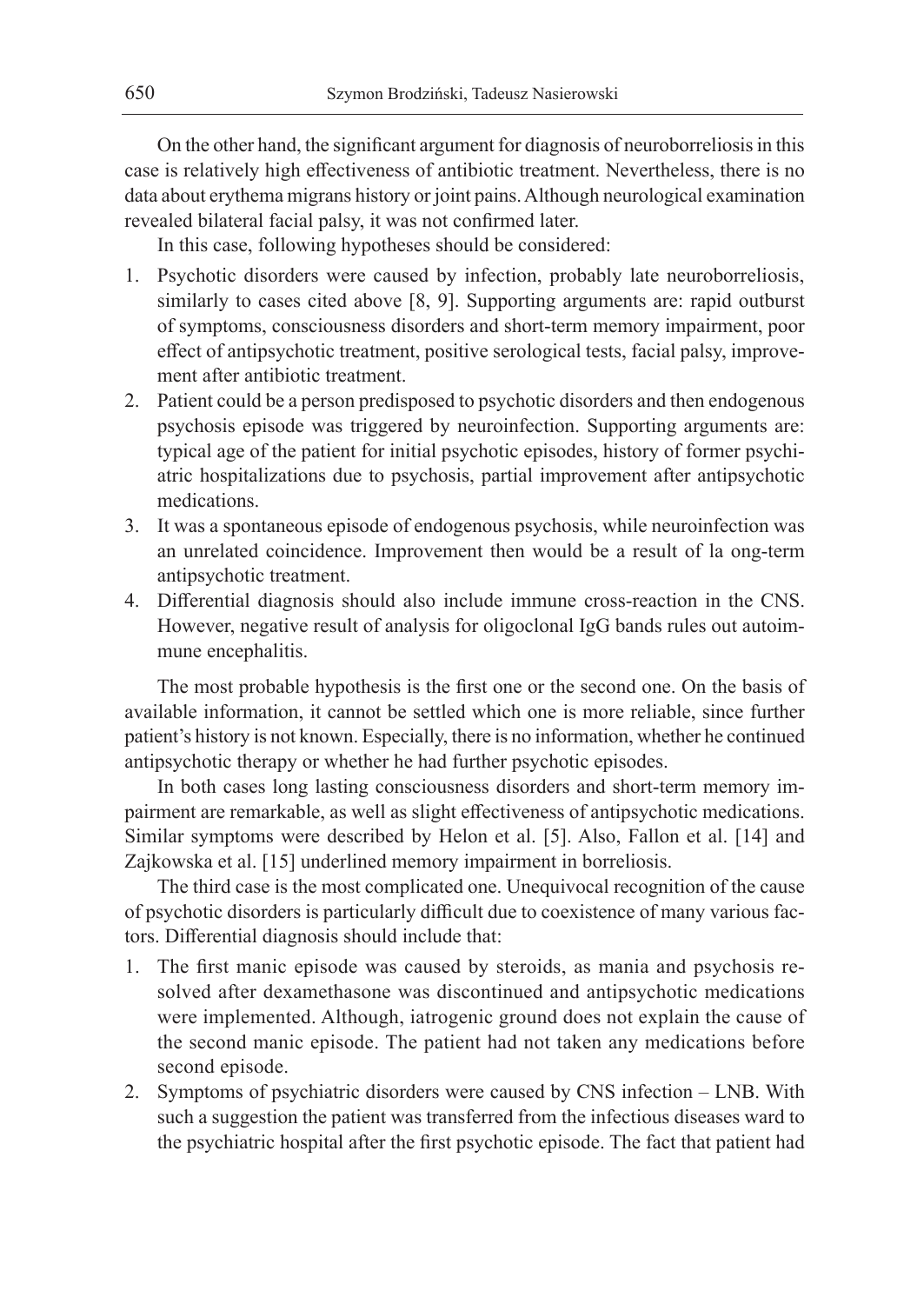been taking intravenous ceftriaxone and for 18 days before psychotic symptoms occurred is an argument against this hypothesis. Moreover, there were no anti-*Borrelia* antibodies found in CSF. Nevertheless, this hypothesis was taken into consideration in the case of the second psychotic episode. Then, patient confirmed tick bite about 6 weeks before onset of the symptoms. In addition, positive result for IgM antibodies in serum made this hypothesis highly probable. Though, it was rejected after the consultation in the infectious diseases ward. No symptoms of neuroborreliosis were found (no neurological deficits or flu-like symptoms), hence lumbar puncture and antibiotic treatment were abandoned.

- 3. The patient's predisposition to psychotic or affective disorders should be taken into consideration as well. Then, tick-borne encephalitis or steroid therapy could be the triggers for psychiatric disorders. It is although impossible to proclaim which one of these factors was decisive in this case. Unrelated coexistence of manic disorders and CNS infection is also possible. Especially, the second episode of mania supports this theory. However, against are the following: a) untypical age for the first manic episode in the patient's life; b) no mood disorder history; c) no history of psychiatric disorders in the patient's family.
- 4. In differential diagnosis autoimmune encephalitis was also considered, but the CSF analysis towards oligoclonal IgG bands was negative. Nevertheless, there is a hypothetical probability that the second manic episode was a result of vaccination against tick-borne encephalitis, which patient had received a month before symptoms appeared. Then, theoretical cross-reaction between vaccinal antigens of tick-borne encephalitis virus and surface proteins of neurons could be suspected. However, there is no empirical evidence supporting such a theory.

Although the probability that the psychosis in the last case was caused by LNB is low, history of this patient shows how difficult and ambiguous diagnosis of infectious psychosis may be. The case of this patient clearly depicts that differential diagnosis in such a situation is highly complicated process and diagnosticians have to take into consideration many diverse factors. Moreover, precise indication of the cause may be even impossible.

## **6. Conclusions**

Psychotic disorders may be one of many symptoms of infectious diseases. Borreliosis is tick-borne disease in which schizophrenia-like symptoms may occur [14]. However, due to diagnostic difficulties, confirmed diagnosis of neuroborreliosis as a cause of psychosis may be unattainable, which was illustrated with an example of the described cases and cited publications [7, 8, 10]. Case reports depict uncharacteristic nature of LB symptoms, as well as an impact of many accompanying factors on clinical picture.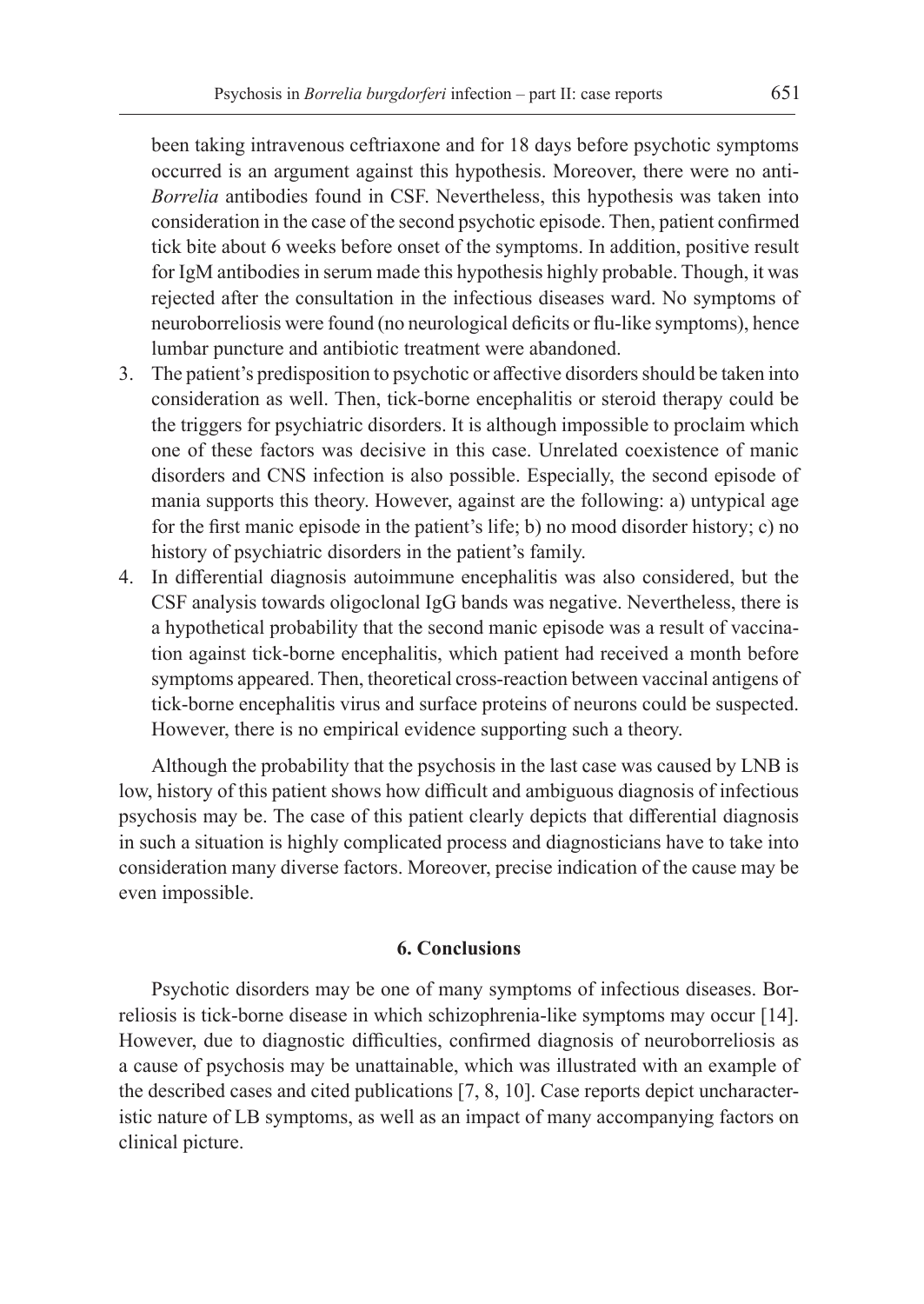Despite the fact that neuroborreliosis as an unambiguous cause of psychotic disorders is proclaimed only casuistically, it is a disease which should be considered in differential diagnosis. Especially, it ought to be kept in mind in the case of untypical psychotic disorders, occurring at abnormal age for endogenous psychosis, and in the case of patients who inhabit areas endemic for borreliosis.

#### **References**

- 1. Stricker RB, Winger EE. *Musical hallucinations in patients with Lyme disease*. South. Med. J. 2003; 96(7): 711–715.
- 2. Hess A, Buchmann J, Zettle UK, Henschel S, Schlaefke D, Grau G et al. *Borrelia Burgdorferi central nervous system infection presenting as an organic schizophrenialike disorder*. Biol. Psychiatry 1999; 45(6): 795.
- 3. Roelcke U, Barnett W, Wilder-Smith E, Sigmund D, Hacke W. *Untreated neuroborreliosis: Bannwarth's syndrome evolving into acute schizophrenia-like psychosis*. J. Neurol. 1992; 239(3): 129–131.
- 4. Markeljević J, Šarac H, Radoš M. *Tremor, seizures and psychosis as presenting symptoms in a patient with chronic Lyme neuroborreliosis (LNB)*. Coll. Antropol. 2011; 35(1): 313–318.
- 5. Helon B, Tłuczek T, Buczyjan A, Adamczyk-Helon A, Wojnarowicz M, Mikuła R et al. *Wieloobrazowe zaburzenia psychiczne w przebiegu neuroboreliozy – opis przypadku*. Psychiatr. Pol. 2009; 43(3): 353–361.
- 6. Pasareanu A, Mygland Å, Kristensen Ø. *A woman in her 50s with manic psychosis*. Tidsskr. Nor. Legeforen. 2012; 132(5): 537–539.
- 7. Bär KJ, Jochum T, Häger F, Meissner W, Sauer H. *Painful hallucinations and somatic delusions in a patient with the possible diagnosis of neuroborreliosis*. Clin. J. Pain. 2005; 21(4): 362–363.
- 8. Fallon BA, Schwartzberg M, Bransfield R, Zimmerman B, Scotti A, Weber CA et al. *Late-stage neuropsychiatric Lyme borreliosis*. Psychosomatics 1995; 36(3): 295–300.
- 9. Mattingley D, Koola M. *Association of Lyme disease and schizoaffective disorder, bipolar type: Is it inflammation mediated?* Indian J. Psychol. Med. 2015; 37(2): 243–246.
- 10. Wójcik M, Trędzbor B, Kucia K, Hendel M, Karmińska E. *Neuroborelioza czy schizofrenia ze współistniejącą chorobą neuroinfekcyjną – opis przypadku*. Postępy Psychiatrii i Neurologii 2012; 21(1): 63–65.
- 11. Pfister HW, Preac-Mursic V, Wilske B, Rieder G, Förderreuther S, Schmidt S et al. *Catatonic syndrome in acute severe encephalitis due to Borrelia burgdorferi infection*. Neurology 1993; 43(2): 433–435.
- 12. Caliendo MV, Kushon DJ, Helz JW. *Delirium and Lyme disease*. Psychosomatics 1995; 36(1): 69–74.
- 13. Mygland Å, Ljøstad U, Fingerle V, Rupprecht T, Schmutzhard E, Steiner I, European Federation of Neurological Societies. *EFNS guidelines on the diagnosis and management of European Lyme neuroborreliosis*. Eur. J. Neurol. 2010; 17(1): 8–16.
- 14. Fallon BA, Nields JA, Burrascano JJ, Liegner K, DelBene D, Liebowitz MR. *The neuropsychiatric manifestations of Lyme borreliosis*. Psychiatr. Q. 1992; 63(1): 95–117.